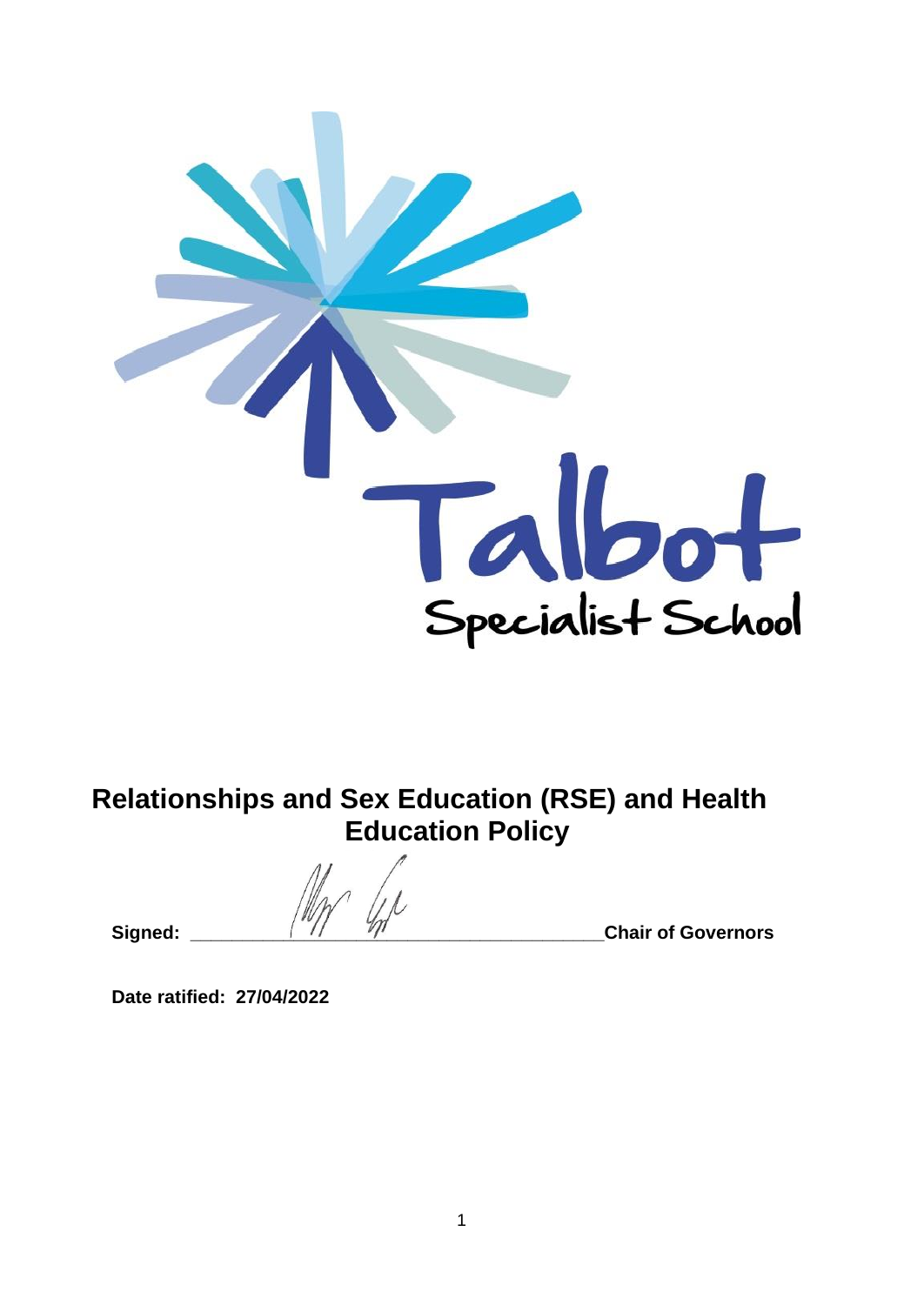# **Relationships and Sex Education (RSE) and Health Policy**

## **1. Rationale and ethos**

This policy covers Talbot Specialist School's approach to relationships, sex and health education (RSHE). These subjects meet statutory obligations as outlined in revised Department for Education statutory guidance (2019). The guidance states that from September 2020, all secondary schools must deliver relationships and sex education.

Additional requirements on schools in law that have informed this policy and our approach include the Equality Act (Equality Act 2010: advice for schools) and Keeping Children Safe In Education – Statutory Safeguarding Guidance (2016).

At Talbot Specialist School we define relationships and sex education as:

- the building blocks needed for positive and safe relationships, including with family, friends and online, and at the appropriate time to sexual health and developing intimate relationships. This includes the importance of treating ourselves and others with kindness, consideration and respect.
- emotional, social and physical aspects of growing up, relationships, sex, human sexuality and sexual health.
- lifelong learning about physical, moral and emotional development. This includes understanding the importance of friendships and family life, stable and loving relationships, respect, love and care. It also includes teaching about sex, consent, sexuality and sexual health.

RSHE is not about the promotion of sexual orientation or activity.

## **Our mission statement and values**

In the Talbot learning community young people are educated to become valued, resilient and fulfilled members of their community and equipped to reach their potential.

We do this by:

- Valuing all members of the learning community and recognising their individuality, diversity and strengths
- Developing and continuously assessing an aspirational and personalised curriculum which challenges and inspires learners
- Recognising and responding to the needs of each and every student with innovation and creativity
- Providing opportunities and high-quality professional development to build on the school's continued success
- Being creative and responsive in supporting our students and their parents in preparation for adulthood and life after Talbot
- Celebrating achievement at every opportunity to value the diversity of our learners
- Having excellent and aspirational leadership at all levels
- Being outward facing and building on our reputation for excellence
- Creating a supportive environment that nurtures wellbeing across the community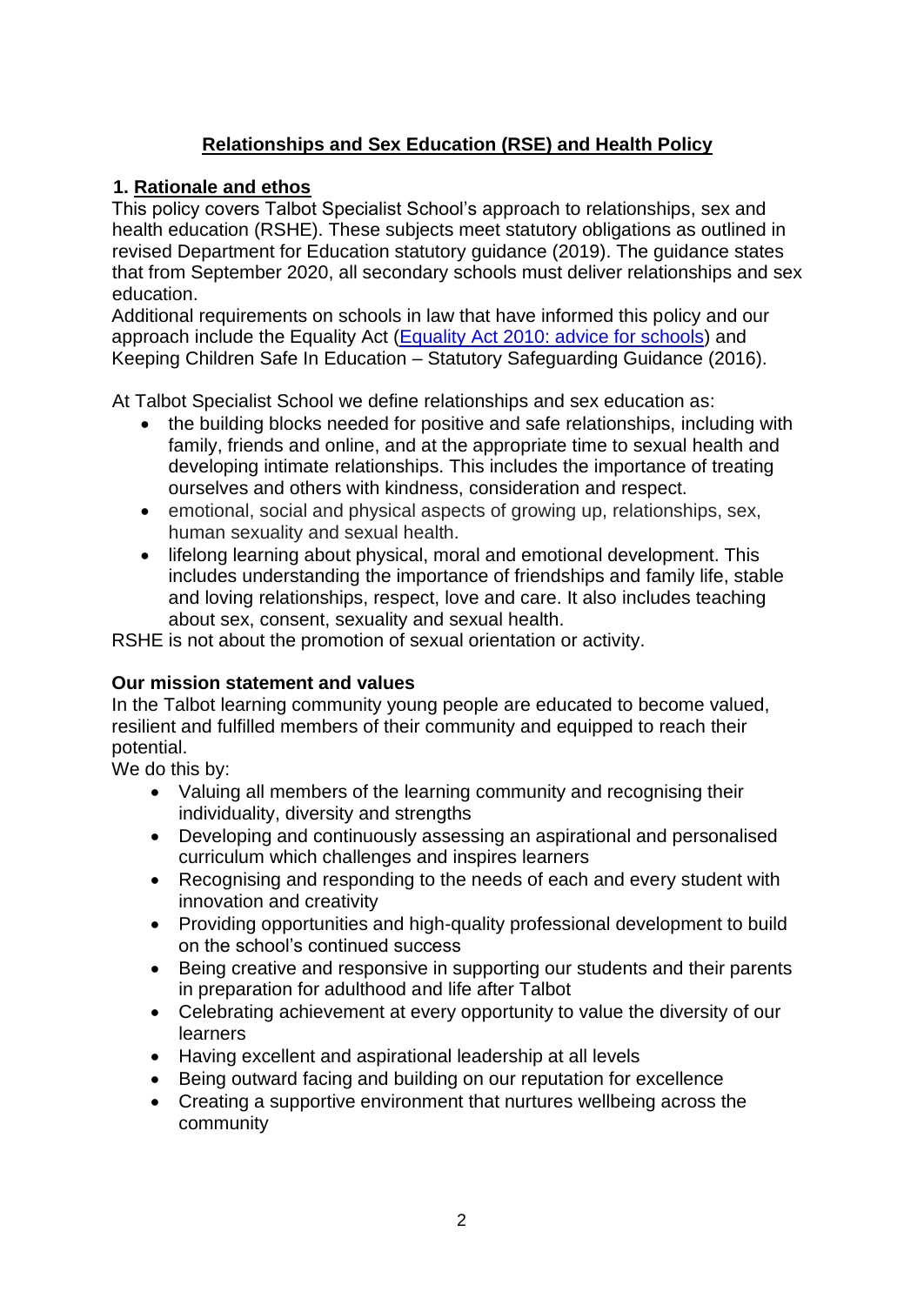Relationships, sex and health education plays a key part in providing children and young people with the knowledge that enables them to make informed decisions about their wellbeing, health and relationships and to build their self-reliance. Everyone faces difficult situations in their lives where they may need support. These subjects can support young people to develop resilience, to know how and when to ask for help, and to know where to access support. Ultimately, helping our young people to be happy, healthy and safe now and in the future.

## **2. Teaching and Learning**

## **i) Delivery, monitoring and evaluation**

The PSHE Planning Framework for Pupils with SEND produced by the PSHE Association is used as the foundation of our curriculum. This is delivered in partnership with our Science Curriculum, Physical Education, Food Technology and Life Skills to offer learning opportunities that encomp



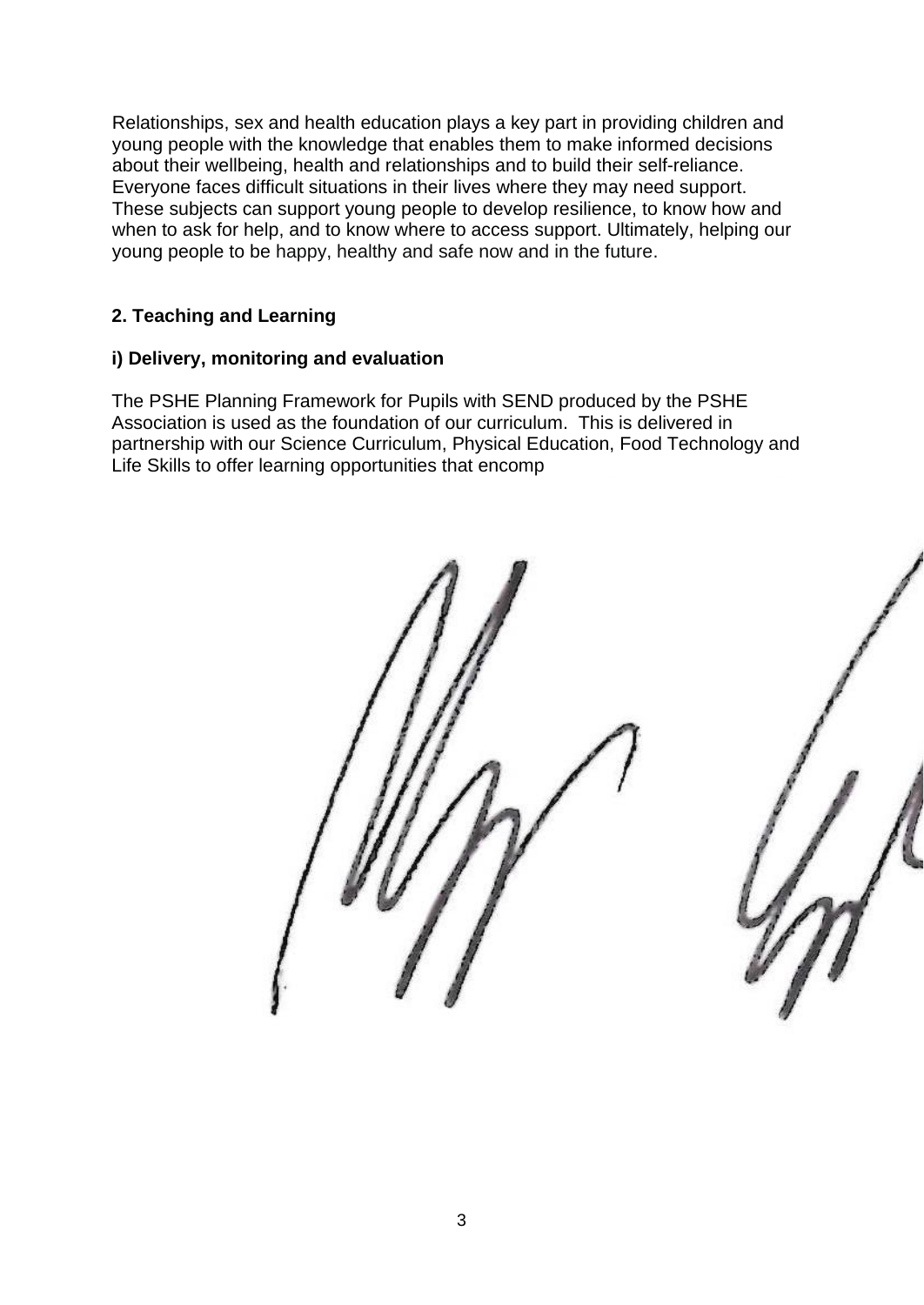ass the key knowledge and skills for our RSHE.

Much of this curriculum has been embedded for many years in the school curriculum plan. The school has completed a review of the curriculum offer to ensure our curriculum is fully in line with the statutory guidance for Relationship Education (Phase 1, Year 7-8) and Relationships and Sex Education (RSE) and Health Education (Phase 2 and 3, Year 10-14). Where additional expectation was identified in the statutory guidance then this has now been added to the curriculum content plan. There is also an acknowledgement that Phase 1 will need to focus on the Relationship Education content before moving onto the Relationship, Sex Education in Phase 2-3. In addition, as with all other subjects there will be an opportunity for over learning.

The Planning Framework is organised into six sections:

1. Self-Awareness (Me, who I am, my likes, dislikes, strengths and interests)

2. Self-care, Support and Safety (Looking after myself and keeping safe; aspects of Relationships and Sex Education.)

3. Managing Feelings (Understanding feelings, and that how the way I feel and how others feel affects choices and behaviour; aspects of Relationships and Sex Education)

4. Changing and Growing (How I, and others, are changing; new opportunities and responsibilities; aspects of Relationships and Sex Education)

5. Healthy Lifestyles (Being and keeping healthy, physically and mentally)

6. The World I Live In (Living confidently in the wider world)

Each of the six sections is subdivided into topic areas, as set out below.

There is overlap between the topic areas and sections, for example, mental health and online safety are explicitly covered in some topic areas but are also integrated throughout all six sections where appropriate. The Sex Education aspect of the curriculum is taught explicitly in the Summer Term, pupils are allocated personalised groups based on our knowledge of the students and, where appropriate, they are taught in single sex groups.

In addition to the planned RSHE lesson, personalised sessions for short periods of intervention may be delivered to specific students or groups of students as and when needed.

Staff will use a variety of teaching strategies and approaches which are appropriate to the learning and emotional needs of the pupils, in keeping with their level of development and maturity.

The PHSE curriculum is structured in grids and each section identifies learning outcomes for each topic area in progressive stages, starting with first stage, 'Encountering', through to the final stage, 'Enhancement'. Each column builds on the one before, assumes that the pupil has met the previous column's outcomes, and in some cases introduces new or additional learning in successive columns.

- Encountering effective engagement in the learning process
- Foundation underpinning learning Core fundamental learning elements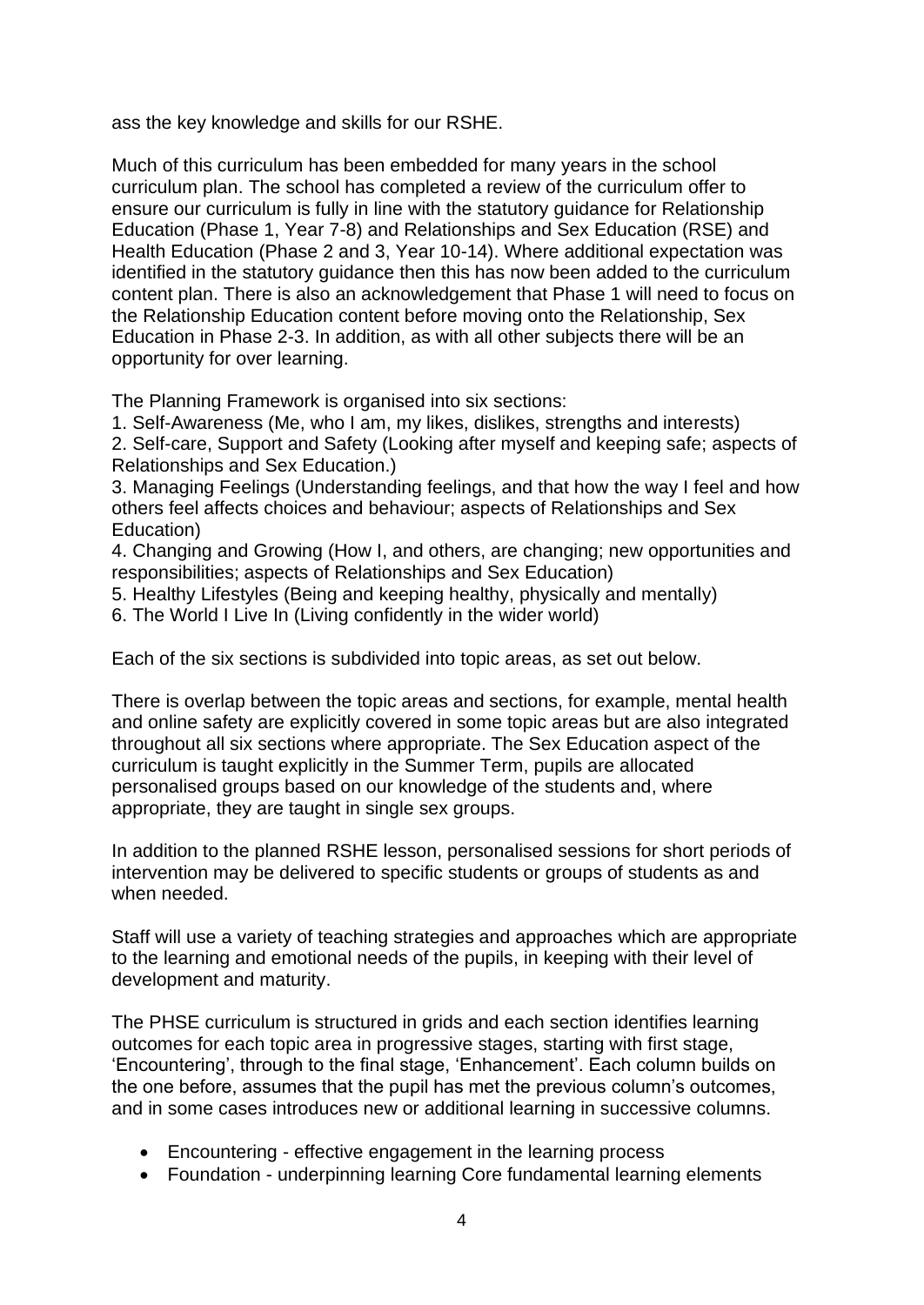- Development increasing understanding of learning
- Enrichment deepening of application of learning
- Enhancement applying learning in different contexts

This means that based on teacher assessment the planned curriculum topics ensure throughout a student's time at the school that they have the opportunity to learn the full range of the curriculum content delivered at the right progressive stage for them from Pathway1, in Phase 1, to when they transition to adulthood at the end of Post 16.

The delivery of RSHE is monitored in a number of ways: by teacher reflections and evaluation of lessons and of the overall programme; through learning walks and drop ins; through reflections and evaluations by governors. We also value feedback and evaluation by pupils, including through 1:1 incidental conversations - pupil voice and feedback will be influential in adapting and amending planned learning activities.

## **ii) Inclusivity**

All pupils, whatever their experience, background and identity, are entitled to receive high quality and appropriate RSHE that helps them build confidence, a positive sense of self, and the knowledge and understanding to stay safe and healthy.

Talbot School's RSHE programme is underpinned by a good understanding of pupils' backgrounds, and positive relationships between the school, parents and the local community form the foundations for the teaching of these subjects. All classes include pupils with different abilities and aptitudes, experiences, home situations, religious/cultural backgrounds, gender and sexual identities. To encourage pupils to participate in lessons, teachers will ensure the content, approach and use of inclusive language reflects the diversity of the school community and helps each and every pupil to feel valued and included in the classroom.

We will ensure RSHE is matched to the needs of our pupils by using a range of communication and teaching strategies including verbal communication supported by pictures, symbols, social stories, high tech and low tech communication aids. Resources used will reflect the diversity of the school and may include opportunities for cross-curricular learning.

We will ensure that we comply with the relevant provisions of the Equality Act 2010, when delivering these subjects to ensure equal opportunities for all. This includes, but is not limited to, awareness and consideration for;

- faith perspectives in the context of balanced debate
- cultural diversity
- disability
- varied family structures and home backgrounds
- gender identity, sexual identity and sexual orientation.

Teaching will reflect the law (including the Equality Act 2010), as it applies to relationships, so that young people clearly understand what the law allows and does not allow, and some students are able to understand the wider legal implications of decisions they may make.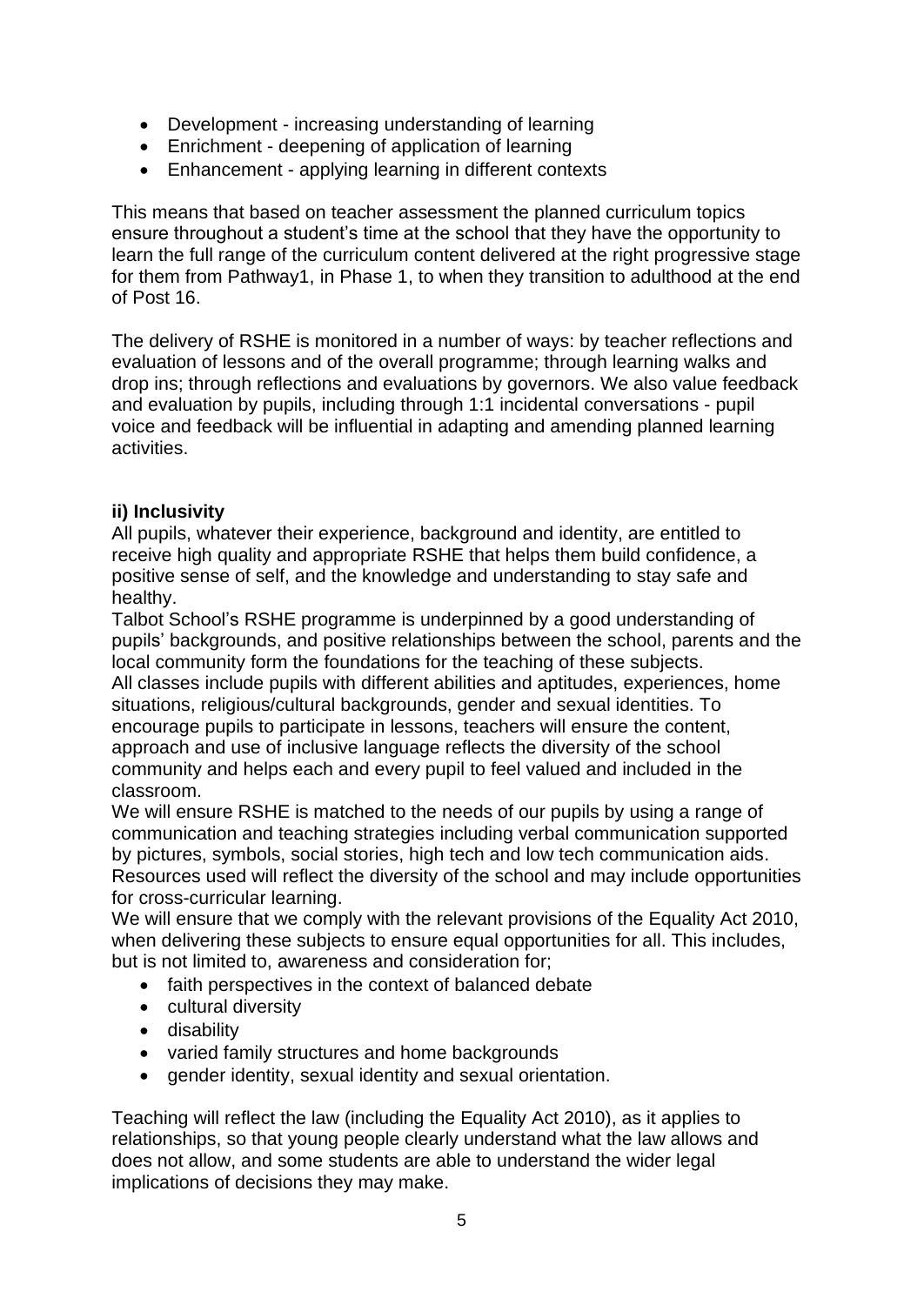At Talbot Specialist School we commit to respecting the views and wishes of our diverse communities. All learning centres on compassion; teaching our children respect and acceptance of difference, without infringing on the human rights of communities to their religious beliefs or to living their lives freely and openly as LGBT+ people.

At Talbot Specialist School we respect the rights of the LGBT+ community and teach tolerance and respect through our curriculum and through the ethos of the school. We support our students in recognising and being comfortable with their own identity and all teaching is sensitive, age appropriate and inclusive in approach and content.

Our school is multi-cultural and multi faith. We aim to make students aware of different faiths and beliefs and to show respect and understanding towards those students and staff of all faiths and of none. We celebrate all the main religious festivals in school through our curriculum and through shared experiences including assemblies and celebrations. The religious background of all pupils is taken into account when planning teaching, so that the topics in the subjects of RSHE are appropriately handled.

## **iii) Sensitivity, confidentiality and handling disclosures**

We understand that sensitive and potentially difficult issues will arise in RSHE as pupils share information and ask questions. When spontaneous discussion arises, it will be guided in a way that reflects the stated school aims and curriculum content for RSHE.

In order to support a safe learning environment,

- Teachers will set the tone by speaking in a matter-of-fact way and be clear what is appropriate and inappropriate in a whole class setting.
- Teachers and pupils will agree ground rules by discussion. These will be explained and be visible in the classroom. Teachers will refer back to these rules during discussions as appropriate.
- Distancing techniques may be used to help depersonalise the situations under discussion if appropriate. Being in a role, empathising with a character or speaking in response to the actions of others (real or imaginary) allows pupils to explore their feelings about issues safely, because they are not speaking or acting as themselves. This technique will not be helpful to some students but may be a useful tool for others and teachers should use their discretion and knowledge of the students
- Pupils will be encouraged to raise questions. This may include raising questions with staff on an individual basis if needed.
- Teachers will answer pupil questions which relate to the taught, planned curriculum for that group to the whole class.
- Teachers will answer questions relating to areas beyond the taught, planned curriculum for that group, in a sensitive and age appropriate way, only to the pupil or pupils who have asked the question. If a verbal question is too personal, staff will remind the pupils of the ground rules.
- If a question is too explicit or is inappropriate for the whole class, or raises concerns, staff will acknowledge it and will speak to the student later on an individual basis. If necessary, this would be passed on to the safeguarding team.
- Staff will not provide more information than is appropriate to the level of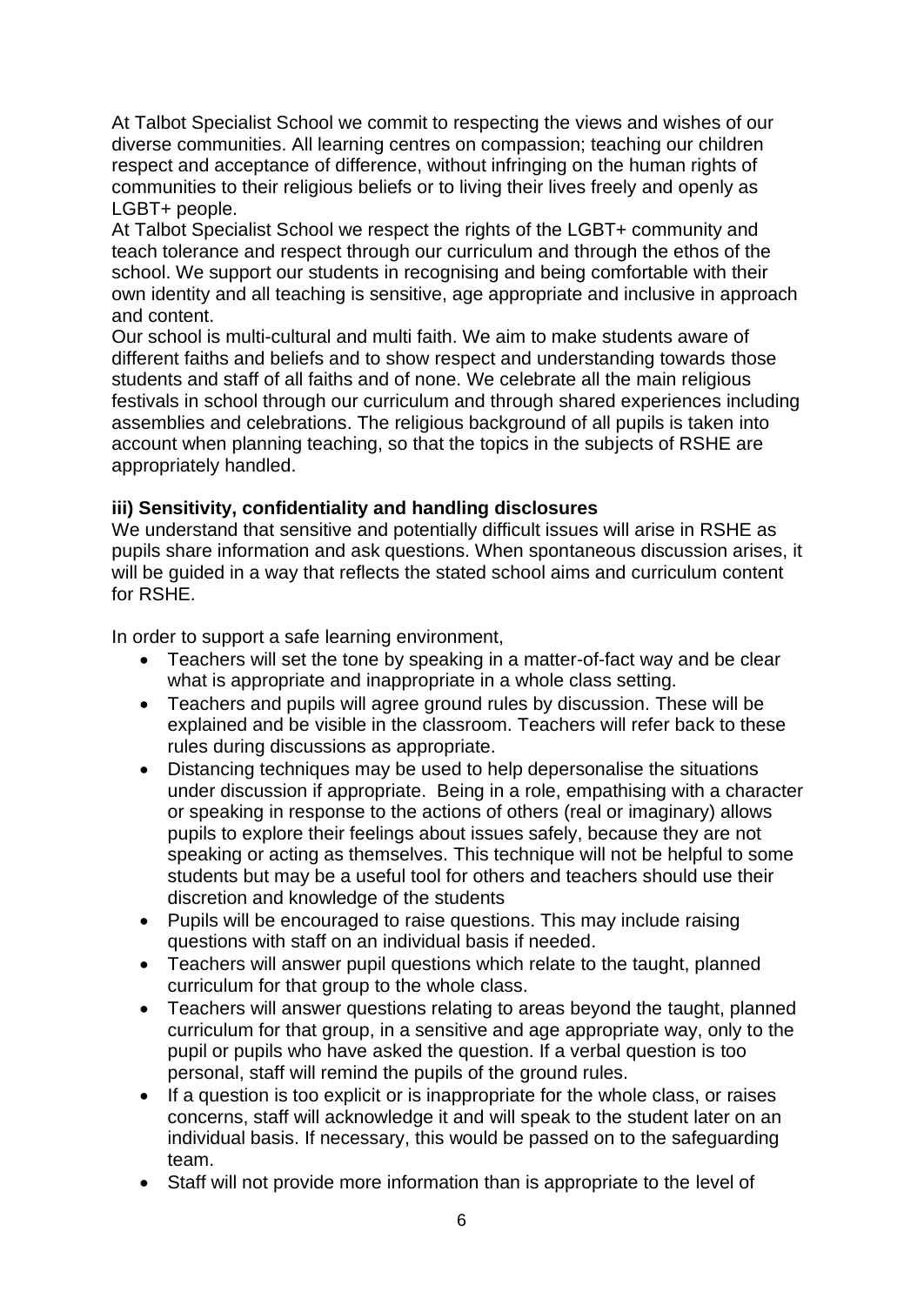understanding of the pupil

- Pupils will be made aware that they have the opportunity to speak to a member of staff and ask questions on an individual basis
- If a member of staff is uncertain about the answer to a question, or indeed whether they should answer it, they will seek guidance from SLT or the DSL. Questions may be discussed with parents / carers if it is felt necessary.
- Staff will be supported by their line manager, the DSL or SLT in how to deal with difficult questions. Agreed phrases, where appropriate, will be used in response to difficult questions. There may still be times when staff are faced with a difficult question in class that they feel uncomfortable about or unable to respond to. In such situations, they may wish to put the question to one side and seek advice from the DSL or a member of SLT.
- Where a question or comment from a pupil in the classroom indicates the possibility of abuse or risk of harm, teachers will follow school policy and procedures for safeguarding and child protection.
- All staff teaching RSHE will be supported by DSL if they have any concerns.
- Pupils will be placed in appropriate groups. These groupings may change in response to the needs or wishes of the students

## **iv) Assessment and review of learning**

RSHE is not formally assessed but ongoing assessment and reflection plays a key role in effective RSHE teaching and learning. Teachers will keep a note of pupils who have missed significant parts of RSHE teaching and learning due to absence. Pupils' development in RSHE focuses on knowledge as well as the development of skills and attitudes and it is monitored by class teachers through the use of class based records which can be shared with SLT.

Pupils will be encouraged to reflect and self-assess their own learning and progress where appropriate through discussion with the teacher.

The following questions may be helpful in supporting pupils in their reflections and to develop pupil understanding of what they have learned and the progress they have made.

- What new information have I learnt?
- What do I now think and believe?
- How did I feel about what I found out?
- How will it change my behaviour in the future?
- What do I now need to learn?

## **3. Roles and Responsibilities**

The member of staff/coordinator for RSHE / PSHE is Karen Halford (Assistant Head)

The safeguarding team is Karen Halford (DSL), Georgia Lowe (DSD), Fran Whittaker (DSD) and Jacqui Crewe (DSD)

The named governor responsible for RSHE is the Safeguarding governor, Debbie Grainger-James

### **Governing Body**

Overseeing the provision around RSHE is the responsibility of the governing body,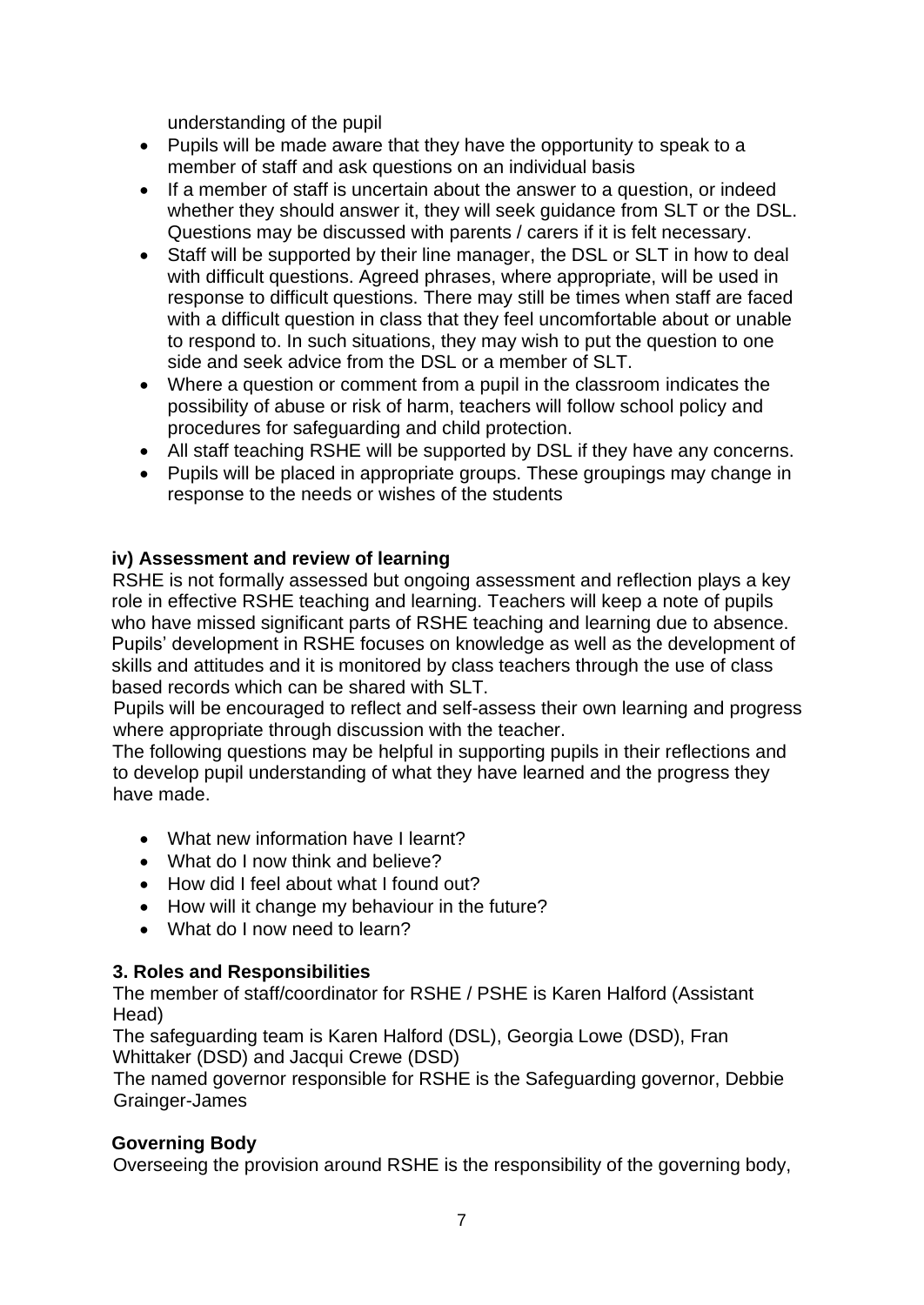who will provide appropriate challenge and agree on the content of this policy. The governing body will liaise with senior leaders to access appropriate training to fulfil the role.

## **Senior Leaders/Middle Leaders**

School leader will:

- develop this school policy and ensure it is reviewed as per the agreed timetable.
- Ensure appropriate training is offered to members of the governing body.
- Ensure that all staff are given regular and ongoing training on issues relating to RSHE and how to deliver lessons.
- Ensure that all staff are up to date with the curriculum and its delivery, this policy and any other guidance relating to RSHE.
- Provide support to staff members who feel uncomfortable or ill-equipped to deal with the delivery of RSHE to pupils.
- Ensure that RSHE is age appropriate and needs-led across all year groups; this means ensuring that the curriculum develops as the pupils do and meets their developmental needs.
- Ensure that the knowledge and information regarding RSHE to which all pupils are entitled is provided in an appropriate and comprehensive way.
- Support parent/carer involvement in the development of the RSHE curriculum.
- Ensure that their personal beliefs, values and attitudes will not prevent them from providing balanced RSHE in school.
- Communicate freely with staff, parents/carers and the governing body to ensure that everyone fully understands the school policy and curriculum for RSHE, and that any concerns or opinions regarding provision at the school are listened to, taken into account and acted on as appropriate.
- Ensure that provision of RSHE at home works in partnership with the provision the school provides and communicate to parents/carers any additional support available where necessary or requested.
- The headteacher is responsible for managing requests to withdraw pupils from non-statutory components of RSHE
- Ensure that any external sources/visitors are credible, evidence based and enhance learning.

## **All Staff**

Teaching and support staff will:

- Ensure that they are up to date with this RSHE policy and curriculum requirements.
- Report back to senior leaders / lead members of staff on any areas that they feel are not adequately covered in the school's RSHE provision.
- Attend and engage in professional development and training around relationships and sex education provision, when appropriate.
- Encourage pupils to communicate concerns regarding their social, personal and emotional development in confidence and listen to their needs and support them.
- Follow the school's reporting systems if a pupil comes to a member of staff with an issue that they feel they are not able to deal with alone.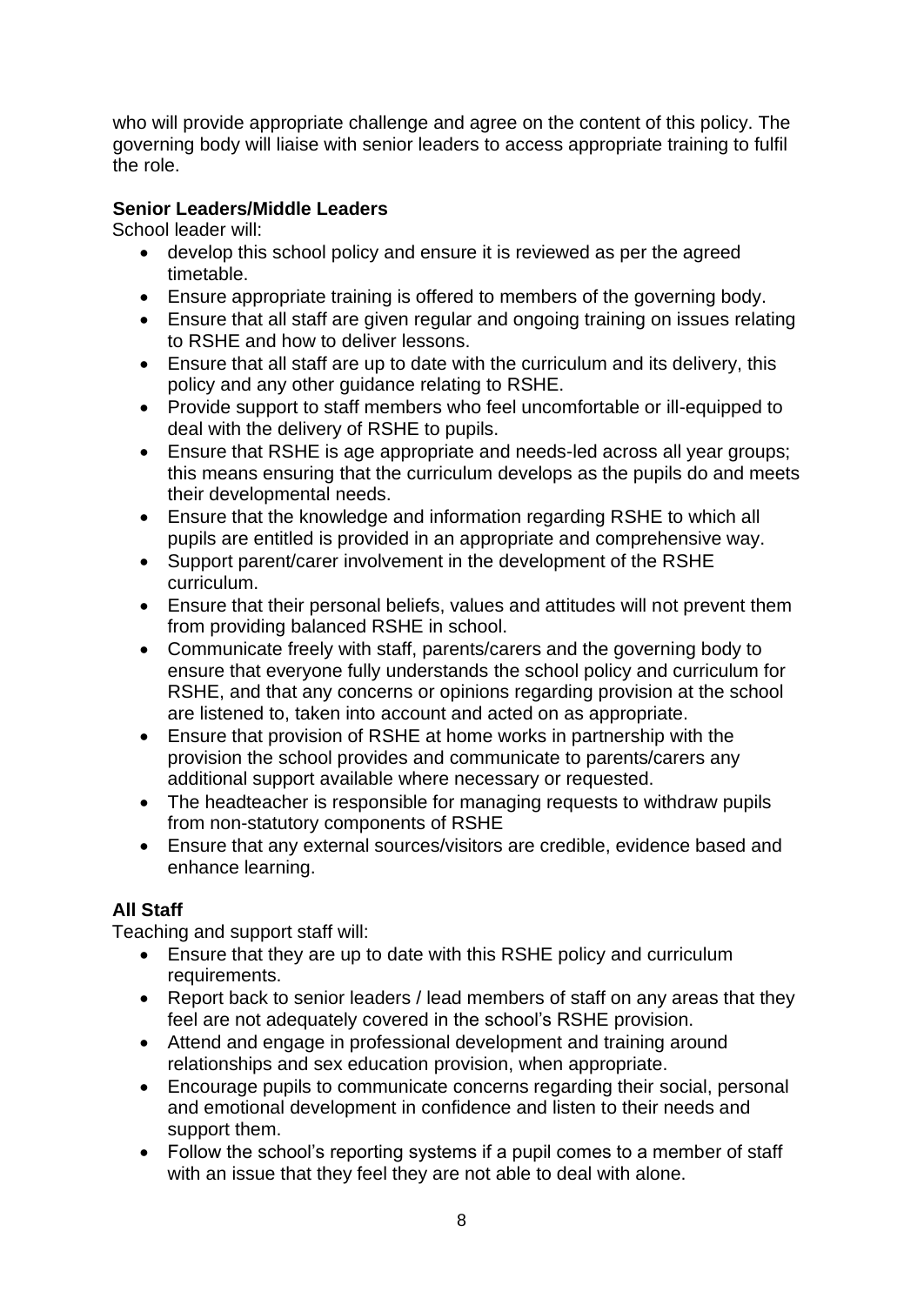- Be aware of safeguarding procedure including being clear about managing confidentiality and handling disclosures.
- Deliver RSHE in a sensitive way ensuring that their personal beliefs and attitudes will not prevent them from providing balanced RSHE in school.
- Model positive attitudes to RSHE.
- Tailor their lessons to suit all pupils in their class, across the whole range of abilities, faiths, beliefs and cultures, asking for support should they need it.
- Monitor pupil progress in RSHE.
- Respond appropriately to pupils whose parents wish them to be withdrawn from the non- statutory components of RSHE.
- Staff do not have the right to opt out of teaching RSHE, however if a member of staff has concerns about teaching RSHE they should discuss this with the headteacher.

## **Pupils**

Pupils are expected to engage fully in RSHE and, when discussing issues related to RHSE, treat others with respect and sensitivity. Pupils will be given the opportunity to share their views on RSHE, and the findings from consulting with pupils will be shared with parents/carers, school staff and governors, whilst maintaining confidentiality.

## **Parents/carers**

At Talbot Specialist School we recognise the primary role parents and carers have in the RHSE of their young people. We aim to build positive and supportive relationships with parents/carers of pupils through mutual understanding, trust and co-operation.

To support this, parents/carers;

- should be aware that schools are legally required to provide a broad, balanced curriculum and to deliver RSHE.
- can access the school's policies online or request to view hard copies at the school.
- can ask staff questions they may have about the RSHE education of their child.
- will receive information about RSHE so they can support their child's learning at home.

By working together in partnership and through a mutual sharing of knowledge and information, pupils will benefit from being given consistent messages about their changing body and their increasing responsibilities.

## **Health professionals/external agencies**

External visitors can have a valuable role in enhancing the teaching and learning of RHSE and at times may be involved in delivery of some aspects of the RSHE curriculum. This may include accessing external support from the school nursing service.

At Talbot Specialist School, when selecting any external visitors, we will;

- Be clear about our reason for working with the visitor.
- Ensure visitor selection and presence in school meets all requirements of our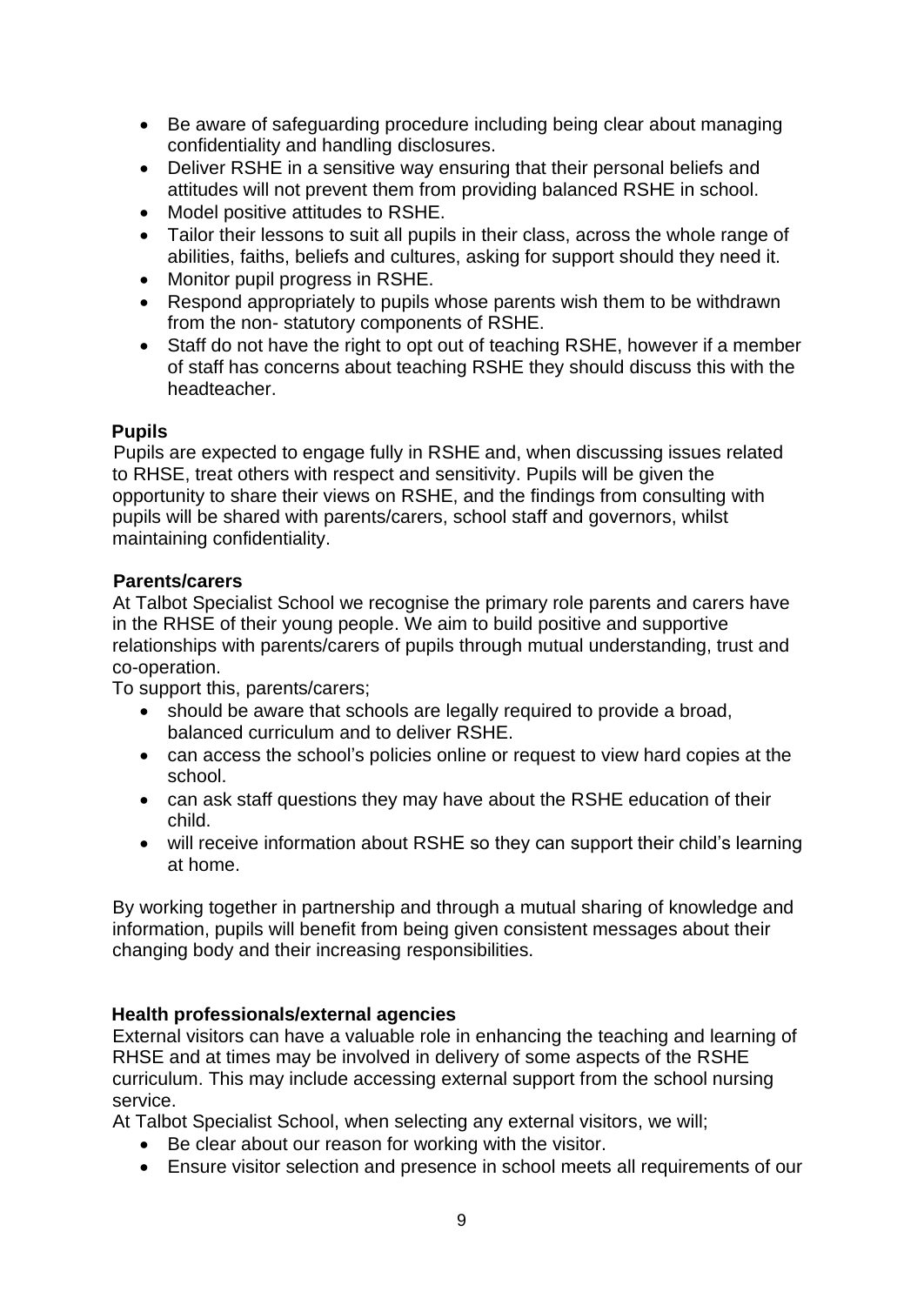safeguarding policy.

- Ensure any visitor is made aware of our policies.
- Ensure any visitor is adequately trained and competent and that external input is factually correct, and where relevant there is differentiation between fact and opinion.
- Be clear that responsibility for teaching and learning remains with the school.

## **4. Training**

It is important that all school staff feel comfortable and confident in planning and delivering RSHE. We will ensure staff receive regular professional development and training in how to deliver relationships and sex education. For RSHE specifically;

- Staff will be offered generic RSHE guidance; this includes guidance on handling controversial issues, responding to awkward questions, an introduction to the rationale of why teaching RSHE is so important, current law and guidance, learning outcomes and school policy.
- Staff involved in the delivery of aspects of the RSHE curriculum which may be seen as potentially more sensitive will be offered appropriate training to encourage confidence in dealing with matters of confidentiality, child protection, sensitive issues, and responding to difficult questions.

### **5. Working together with parents/carers**

At Talbot Specialist School we work hard to build positive and open relationships with our parent/carers so that every parent/carer has full confidence in the school and our ability to meet their child's needs. Selected resources, such as books and film clips, may be used in the delivery of the curriculum which support and promote understanding. Parents/carers will be given the opportunity to view these materials and resources at parents evenings and at parents/carers information sessions. Talbot Specialist School will support parents/carers by providing resources and signposting to help parents/carers build their knowledge and confidence of discussing these matters with their children at home and to help support their learning. Parents/carers will be informed by letter when the more sensitive aspects of RSHE will be covered so that they can be prepared to talk and answer questions about their children's learning.

### **Right to withdrawal**

Parents continue to have the right to request that their child be withdrawn from some or all of sex education delivered as part of statutory RSHE but not from relationships or health education.

**\*A child can request sex education without their parent's consent from three terms before their 16th birthday.** If at this point, the child wishes to receive sex education rather than be withdrawn, the school will make arrangements to provide the child with sex education during one of those terms.

If a parent wishes to have their child withdrawn from sex education, they are required to put the request in writing, addressed to the headteacher. The headteacher will discuss the request with parents, and if appropriate with the student, to ensure that their wishes are heard and understood. The purpose of the discussion is to clarify the nature and purpose of the curriculum and understand the